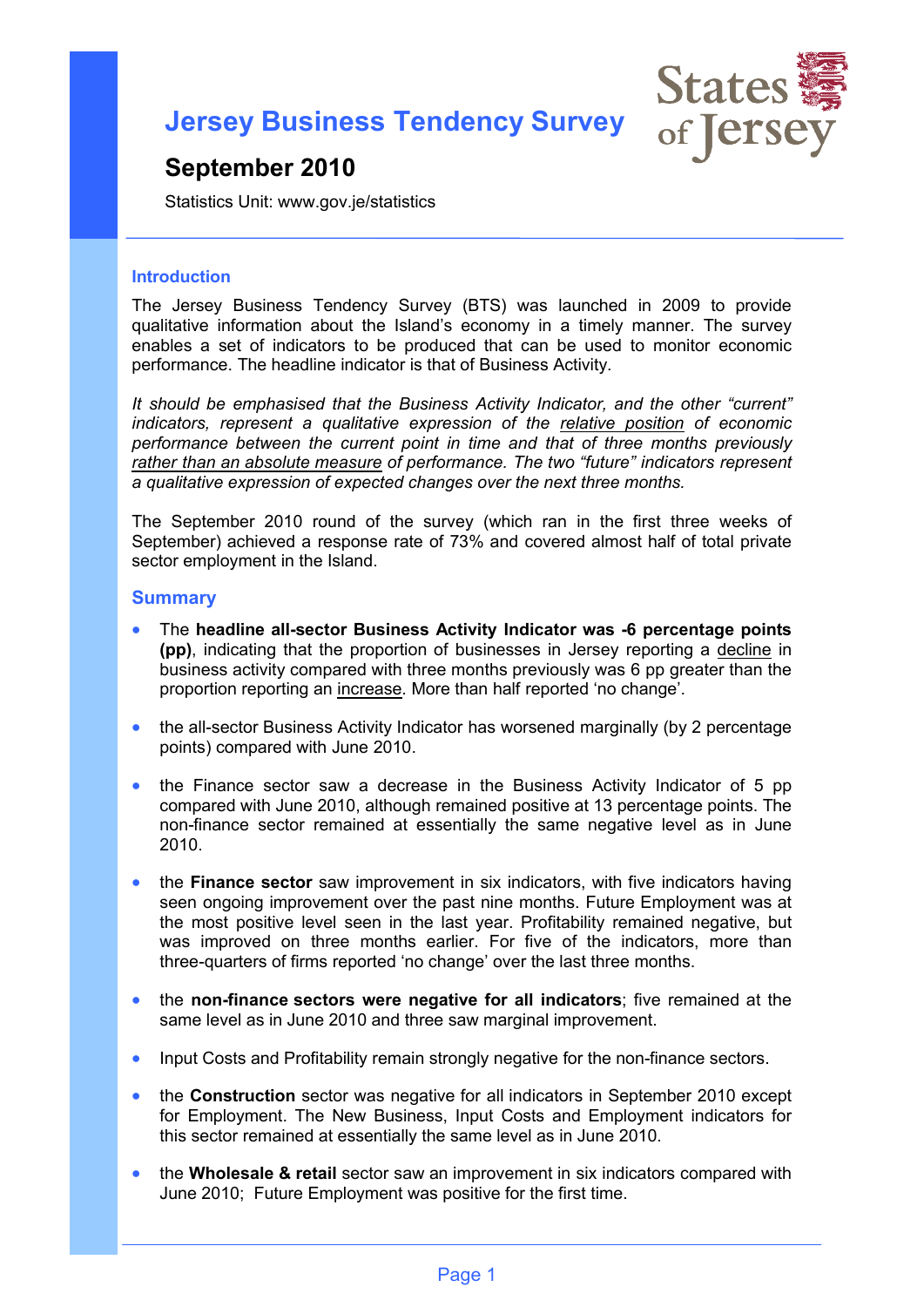## **Section 1: Business Activity Indicator**

The **Business Activity Indicator** represents a measure of the total amount of work undertaken by businesses operating in Jersey. Such activity will have specific definitions relevant to each sector of business and may be considered as, for example, turnover, number of products produced, gross income or chargeable hours.

The resultant indicator is a weighted net balance (WNB) calculated as the difference in the proportion of businesses reporting that their current business activity is higher than it was three months earlier compared with the proportion reporting that their activity is lower<sup>1</sup>.

**The all-sector Business Activity Indicator in September 2010 was -6 pp (percentage points),** implying that the proportion of businesses reporting a decline in business activity compared with three months previously was 6 pp greater than the proportion reporting an increase. More than half (55%) of businesses reported no change to their business activity over the period (see Figure 1).

The all-sector Business Activity Indicator for September 2010 was marginally lower (by 2 pp) than that in June 2010.



#### **Figure 1 – Business Activity Indicator (***percentage points<sup>2</sup> )***.**

 *September 2010 compared with the situation three months previously.*

As Figure 1 shows, there was a notable difference in the Business Activity Indicator for Jersey's Finance sector compared with the other sectors of the economy:

- the Finance sector overall had a WNB of 13 pp in September 2010, indicating that a greater proportion of businesses reported an increase as reported a decrease in business activity compared with three months earlier. Three-quarters (76%) of businesses in the Finance sector reported no change in business activity;
- in contrast, the non-finance sectors had a negative WNB of -12 pp with almost half (48%) of businesses reporting no change in business activity.

<sup>&</sup>lt;u>.</u>  $1$  Such an indicator, derived from relative business activity, is fundamentally similar to the Chartered Institute of Purchasing and Supply (CIPS) Services Business Activity Index which is widely used in the UK: the UK Services PMI (Purchasing Managers Index), produced for CIPS by Markit Economics, 2009.<br><sup>2</sup> Throughout this report, bar charts are plotted using unrounded WNBs; numbers on charts and in the tables of

the Appendix are shown rounded to the nearest integer.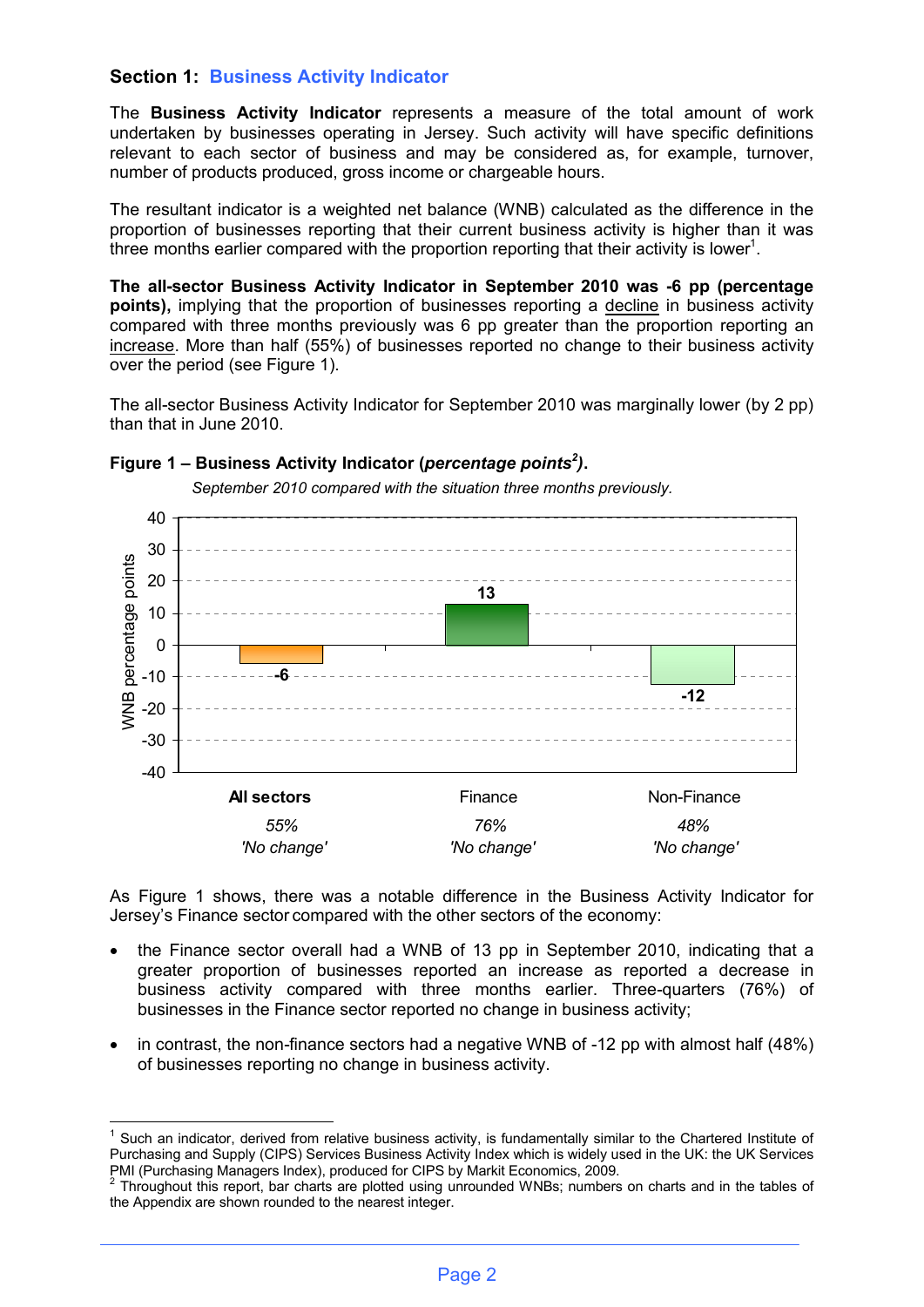The Business Activity Indicator for the Finance sector in September 2010 was 5 pp lower than three months earlier (13 pp in the latest round of the survey compared with 18 pp in June 2010), representing the first decrease in this indicator since December 2009.

Previous rounds of the survey had recorded around half of respondents in the Finance sector reporting no change in Business Activity. However, in the latest round some three-quarters (76%) reported no change over the three months to September 2010.

The non-finance sectors remained at the same level as in June 2010 (-12pp) and around half of firms (48%) reported no change in Business Activity levels.

*It should be re-iterated that the Business Activity Indicator expresses a relative measure of economic performance between the current point in time and that of three months previously, rather than an absolute measure of economic performance.*

## **Section 2: All Indicators**

Figure 2 presents the ten all-sector WNB indicators derived from the responses to each question of the survey; the measures of each indicator are shown for the latest and three previous rounds of the survey. Detailed results for all indicators are shown in Appendix 1.

#### **Figure 2 – Ten all-sector WNB indicators**

 *December 2009 and March, June and September 2010.*



Overall, nine of the ten indicators were negative; only Future Business Activity was positive in September 2010. New Business, Profitability and Employment continue to improve each quarter, with Profitability and Employment at their most positive levels seen in the five rounds of the survey.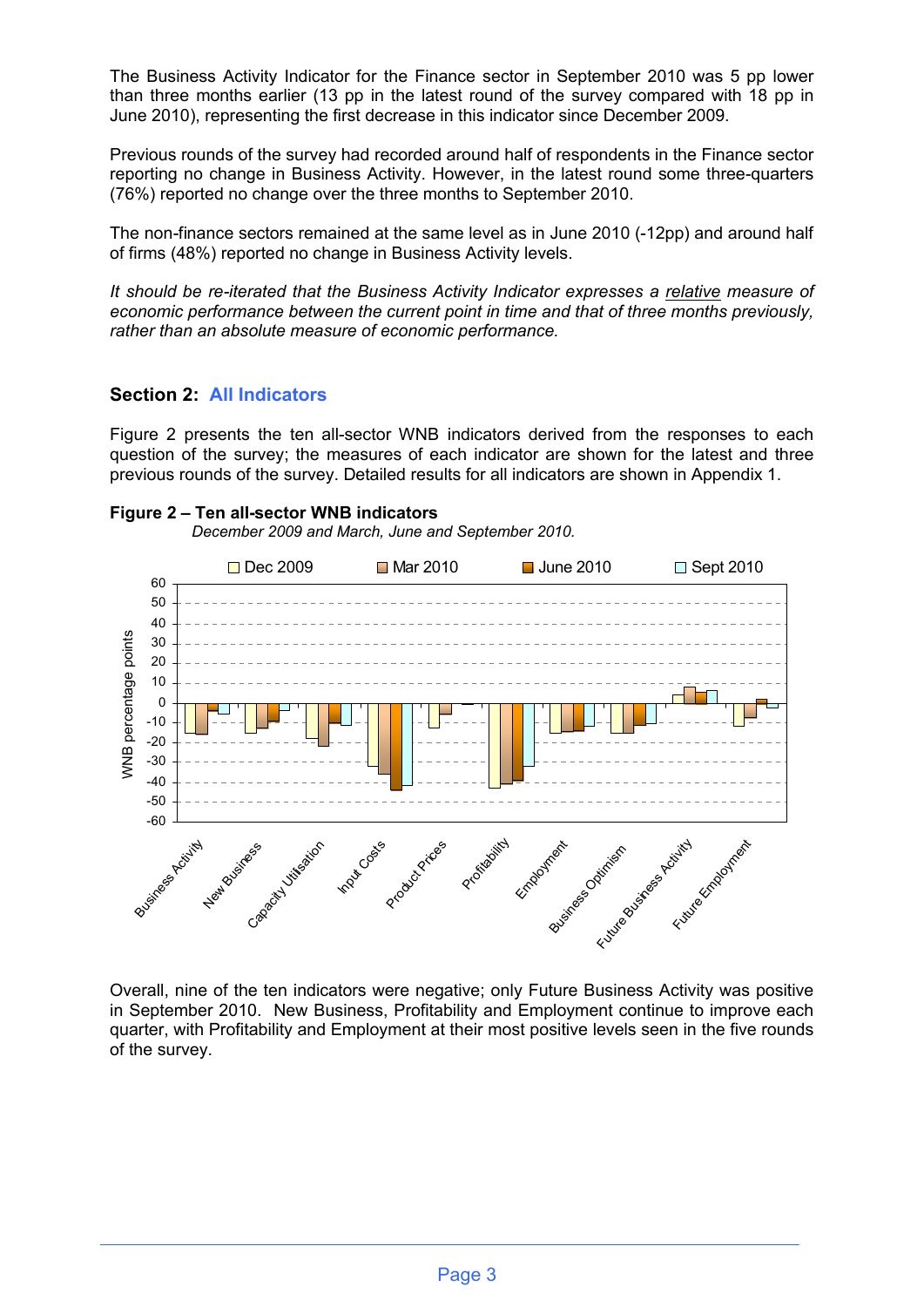## **Section 3: Finance and non-finance sectors**

The Finance sector had a more positive tendency for all indicators compared to the non-finance sectors in September 2010 (see Figure 3).



## **Figure 3 – WNB indicators: Finance and non-finance**

*September 2010 compared with the situation three months previously.*

In September 2010, the Finance sector had positive WNBs for six of the ten indicators. In contrast, the non-finance sectors were negative for all indicators.

The Finance sector was considerably more positive (or less negative) than the non-finance sectors, by more than 20 pp, for six of the ten indicators – the largest differences being for Input Costs and Future Business Activity at around 40 pp.

The Input Costs indicator was the most negative indicator for both sectors. The non-finance sector was also strongly negative for Profitability.

The difference between the sectors for Employment was marginal at 3 pp. However, a difference of 13 pp was found between the two sectors for Future Employment, with the Finance sector being positive (7 pp) and the non-finance sectors negative (-6pp).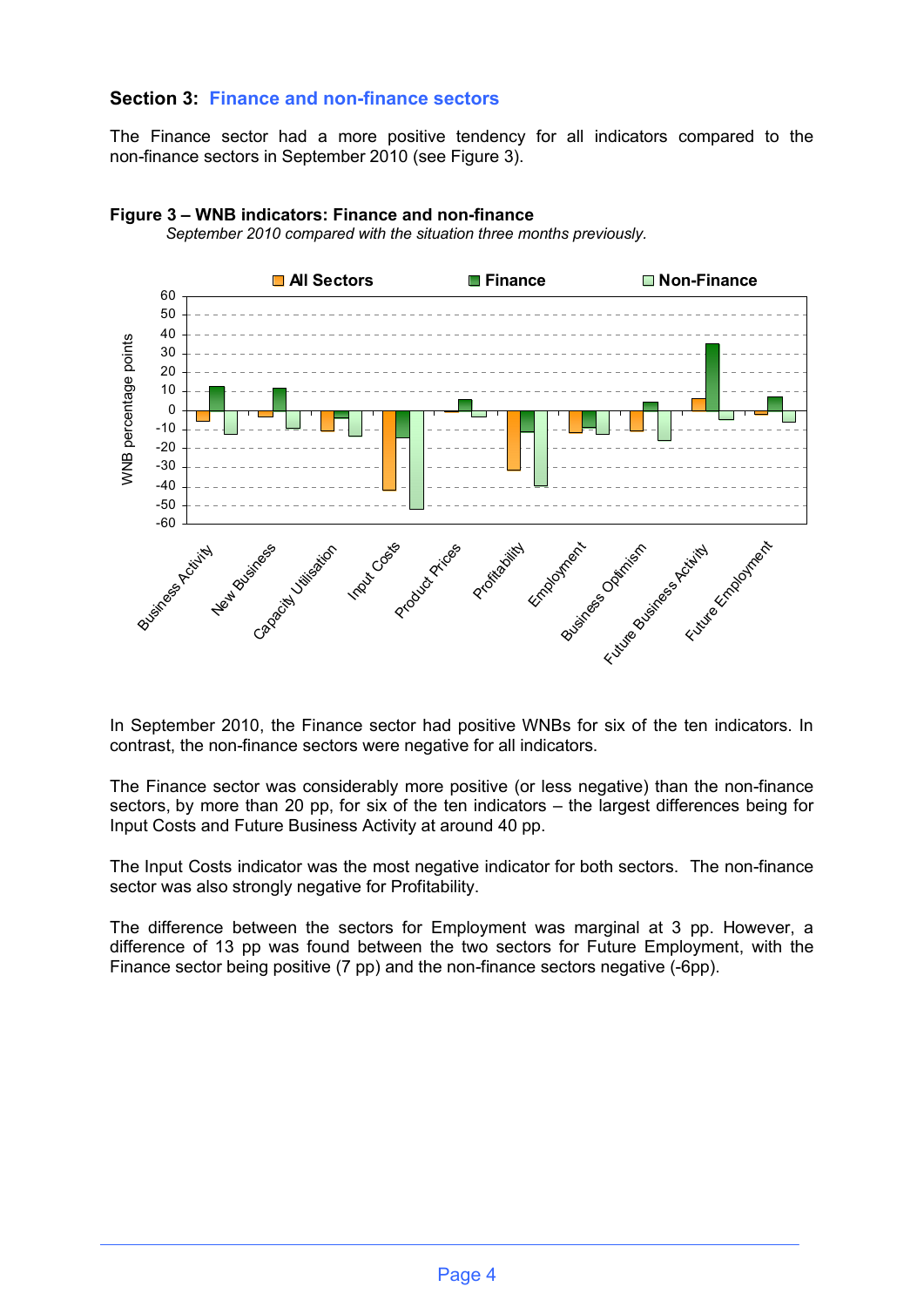## **Section 4: Finance sector**

Figure 4 compares all ten indicators for the Finance sector in September 2010 with those measured in the previous three rounds of the BTS.

This latest round of the survey saw the Finance sector report its most positive indicator values for Profitability (though still significantly negative) and Future Employment.

Six of the ten indicators for the sector were more positive (or less negative) than in June 2010. In contrast, Business Activity, New Business and Business Optimism were down compared with June 2010, though each remained positive.



### **Figure 4 – Finance sector WNB indicators**

 *Dec 2009 and March, June and Sept 2010.*

The Future Business Activity indicator has been the most strongly positive indicator for the Finance sector in each round of the survey, whilst a continued improvement over the last twelve months has been seen in the indicators for Profitability and Future Employment.

Larger Finance firms (those with more than 50 full-time equivalent employees, FTE's) were more positive than their smaller counterparts in three of the ten indicators in September 2010 (see Figure 5), being considerably more positive for Future Business Activity. Smaller firms were more positive (or less negative) for Business Activity, Profitability, Business Optimism and Future Employment and particularly for current Employment.

Two of the indicators revealed WNBs of different signs, notably Employment for which larger firms were strongly negative and smaller firms strongly positive, and New Business.

Larger firms were considerably more positive than smaller firms for Future Business Activity.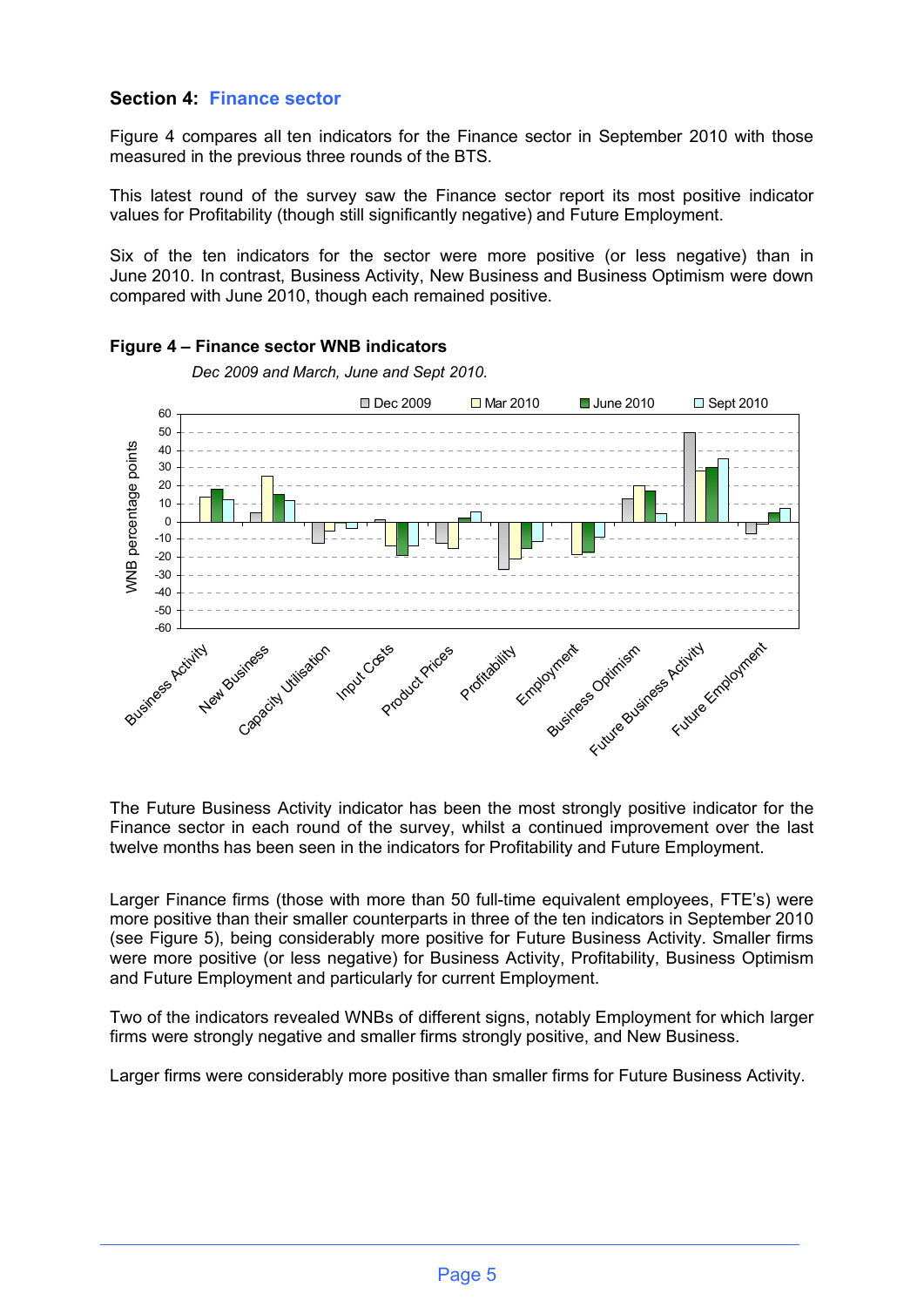#### **Figure 5 – Finance sector WNB indicators for large and small companies**  *September 2010 compared with the situation three months previously.*



Similar behaviour was generally seen in the indicators for larger and smaller Finance sector companies last quarter. A notable exception was that smaller firms had been positive for New Business and negative for Business Optimism in June 2010 but these indicators have flipped signs in the latest quarter.

## **Section 5: Non-finance sectors**

Figure 6 compares all ten indicators for the non-finance sectors with the previous three rounds of the BTS.



#### **Figure 6 – Non-finance sectors WNB indicators**

 *December 2009 and March, June and September 2010.*

In September 2010 all ten indicators for the non-finance sectors overall were negative. The greatest differences compared with June 2010 were for New Business and Profitability, both indicators having improved by around 10 pp in September 2010.

Input Costs and Profitability remain strongly negative for the non-finance sectors.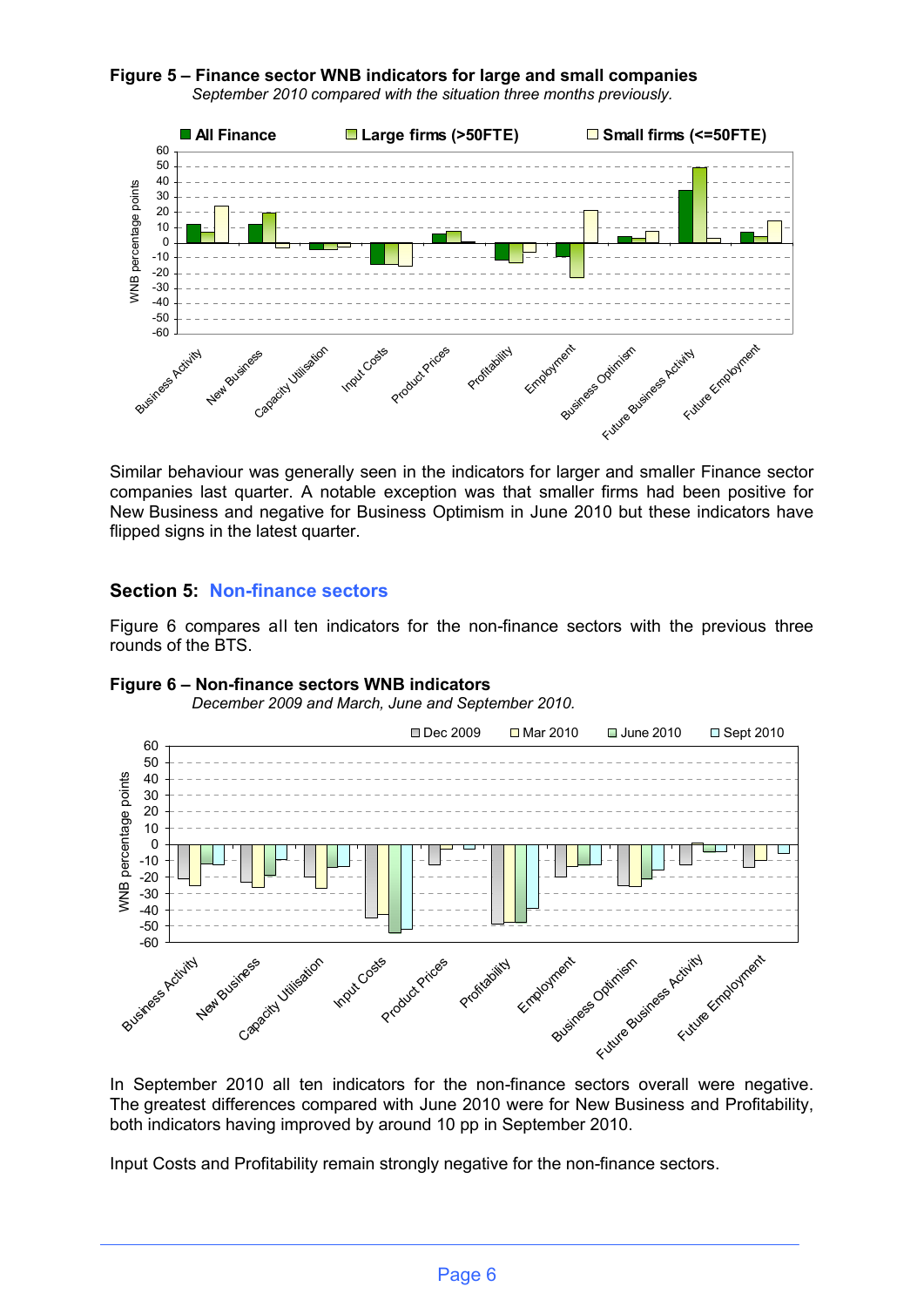## **Construction**

The Construction sector accounts for about 10% of Jersey's total workforce<sup>3</sup> and for about 6% of total economic activity as measured by Gross Value Added, GVA $4$ .

As Figure 7 shows, the Construction sector had nine negative indicators in September 2010; of these only two, Product Prices and Profitability, were slightly improved on those of June 2010. In September 2010 New Business, Input Costs and Employment were at a similar level to June 2010.



## **Figure 7 – Construction sector WNB indicators**  *December 2009 and March, June and September 2010.*

In June 2010, Business Activity, Capacity Utilisation and Future Business Activity were positive; however these indicators have become negative in the latest round of the survey.

Input Costs remain strongly negative with two-thirds of firms having seen an increase in costs and a further third (35%) report no change compared with the previous three months.

Employment in the Construction sector had a marginally positive WNB of 1 pp, similar to March (1 pp) and June (0 pp) 2010. In this time, however, the Future Employment indicator has decreased, indicating that greater percentages of firms are anticipating a decline in future employment each quarter.

## **Wholesale & retail**

 $\frac{1}{2}$ 

The Wholesale & retail sector accounts for almost a sixth (16%) of Jersey's total workforce<sup>3</sup> and for about 7% of total economic activity as measured by GVA $^4$ .

Six of the ten indicators improved compared to the previous quarter's results, five of which recorded their most positive levels in the BTS since September 2009. Three indicators had a positive WNB for September 2010 (see Figure 8). Business Activity in this sector remains at essentially the same level as last quarter; -9 pp in September 2010 compared to -8pp in June 2010.

<sup>3</sup> Jersey Labour Market at June 2010, States of Jersey Statistics Unit October 2010.

<sup>4</sup> Jersey Gross Value Added (GVA) and Gross National Income (GNI) 2009, Statistics Unit, September 2010.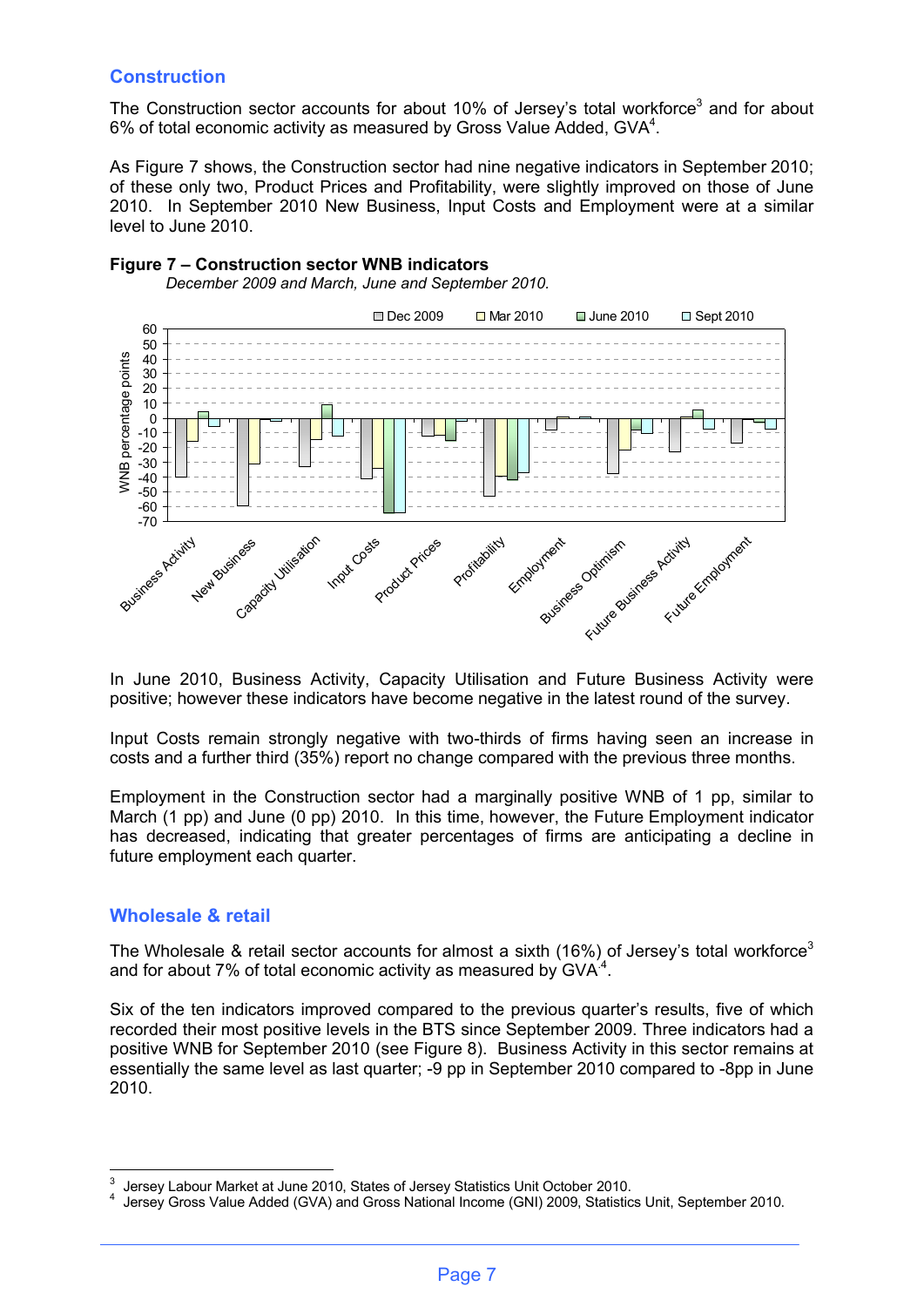Six indicators have seen ongoing improvement since March 2010, although Capacity Utilisation, Input Costs and Profitability remain strongly negative. New Business and Employment were also strongly negative and slightly worse than in June 2010.



#### **Figure 8 – Wholesale & retail sector WNB indicators**

*December 2009 and March, June and September 2010.*

Future Business Activity and Future Employment are now positive and have shown improvements each quarter. In contrast, the indicator for Employment continues to decline.

It is also worth noting that more that almost nine out of ten firms (87%) in the sector anticipate no change in the level of Future Employment.

The indicator for Product Prices is 13 pp lower than last quarter but remains positive; two-thirds (68%) of firms reported no change in prices.

#### **Other non-finance sectors**

The remaining non-finance sectors, excluding Construction and Wholesale & retail, together account for two-fifths (40%) of the Island's workforce<sup>3</sup> and for about a fifth (21%) of total economic activity as measured by  $GVA<sup>4</sup>$ .

All ten indicators show a negative tendency, although eight of the ten indicators are more positive than in June 2010 (see Figure 9).

June 2010 reported a positive WNB for Future Employment (2 pp) which has resulted in an improved Employment indicator in September 2010. The Future Employment indicator in September 2010 has flipped signs compared with June 2010 and now has a negative WNB (-11 pp) with two-thirds (65%) of firms reporting no change anticipated in the coming three months.

The largest difference to the previous quarter was seen in the New Business indicator which has improved by 16 pp, although still remains negative. For New Business, Capacity Utilisation and Employment, the WNB for September 2010 is the most positive level in the year that the BTS has run.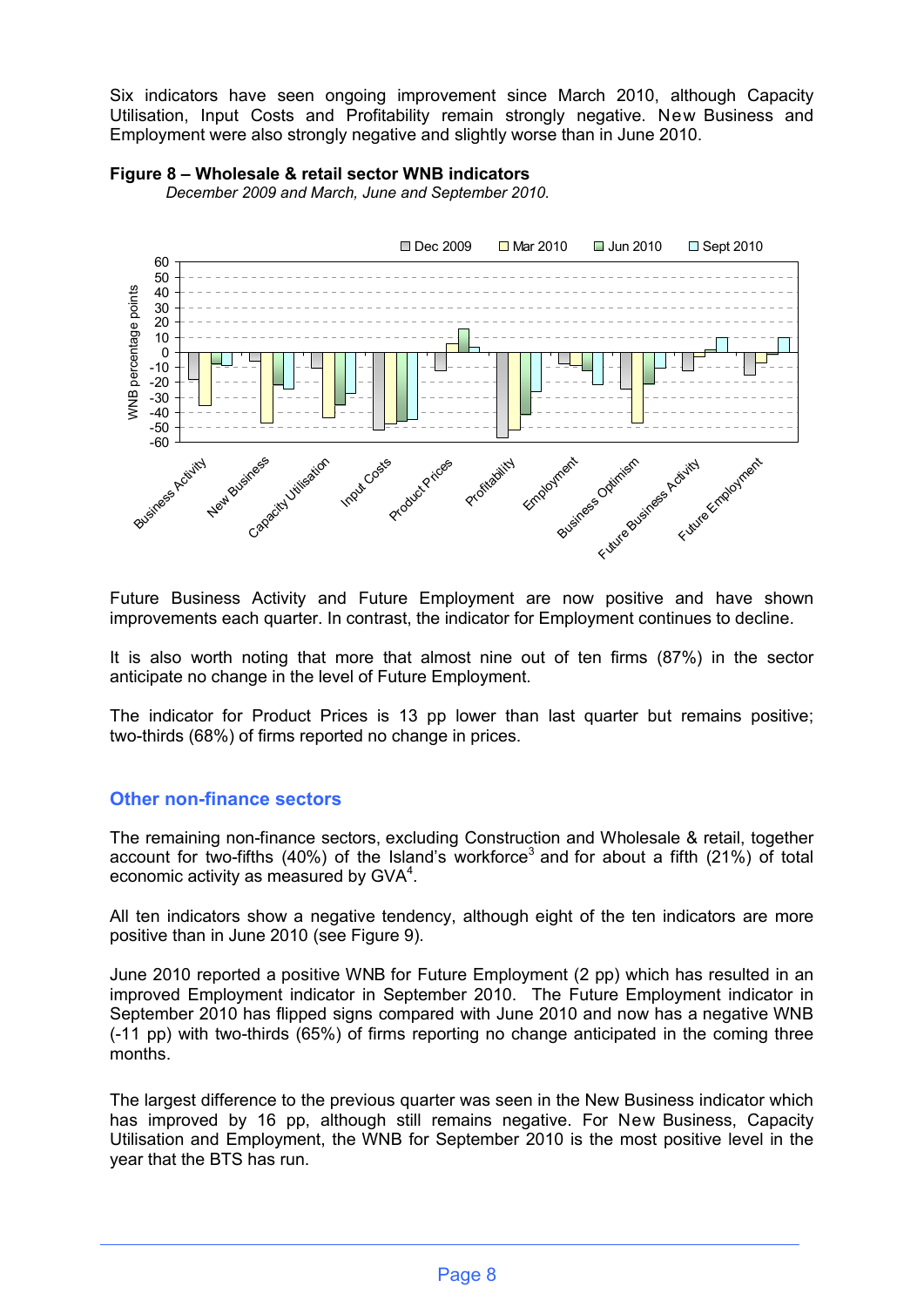#### **Figure 9 – Other Non-finance sector WNB indicators**



*December 2009 and March, June and September 2010* 

#### **WNB** percentage points WNB percentage points 10  $\Omega$ -10 -20 -30 -40 -50 -60 Business Activity Profitability New Business Utilisation Employment Englisher Round Employment Input Costs

#### **Notes**

The Business Tendency Survey samples private sector businesses in Jersey. The survey asks the Chief Executive or Managing Director of sampled businesses for their opinions on the **current situation of their business compared to three months previously** and also for their **expectations for the next three months**. A copy of the questionnaire is included in Appendix 2.

Each indicator derived from the survey responses is calculated as a net balance, that is the difference between the percentage of respondents answering *higher* or *increase* compared with the percentage answering *lower* or *decrease*. Responses are weighted according to the sampling probability and size of workforce of each business. Hence, each indicator constitutes a **weighted net balance (WNB)**.

#### 1. **Net Balance:**

Net balances are used to summarise respondents' answers to the multiple-choice questions of the Business Tendency Survey. The net balance is obtained by taking the difference between the weighted percentages of respondents giving positive (such as "*increase*" or "*higher*") and negative responses (such as "*decrease*" or "*lower*"). The net balance is given as a difference measured in percentage points (pp). The statistical uncertainty on each net balance (expressed as a 95% confidence interval) depends on the effective (weighted) numbers of respondents to each question and ranges from ±2 to ±3 pp.

#### 2. **Seasonal effects:**

Businesses are asked to exclude normal seasonal fluctuations from their responses.

#### 3. **Stratified sample**:

To design a representative sample of Jersey's businesses, a random sampling approach was invoked, stratified by business size (employment on a full-time equivalent, FTE, basis) and type of activity (SIC sector). Size-dependent sampling probabilities were applied, businesses with more than 50 FTE employees having a sampling probability of 1. The sample will be reviewed twice yearly to incorporate new or expanding businesses, in order that the sample remains representative of Jersey's economy.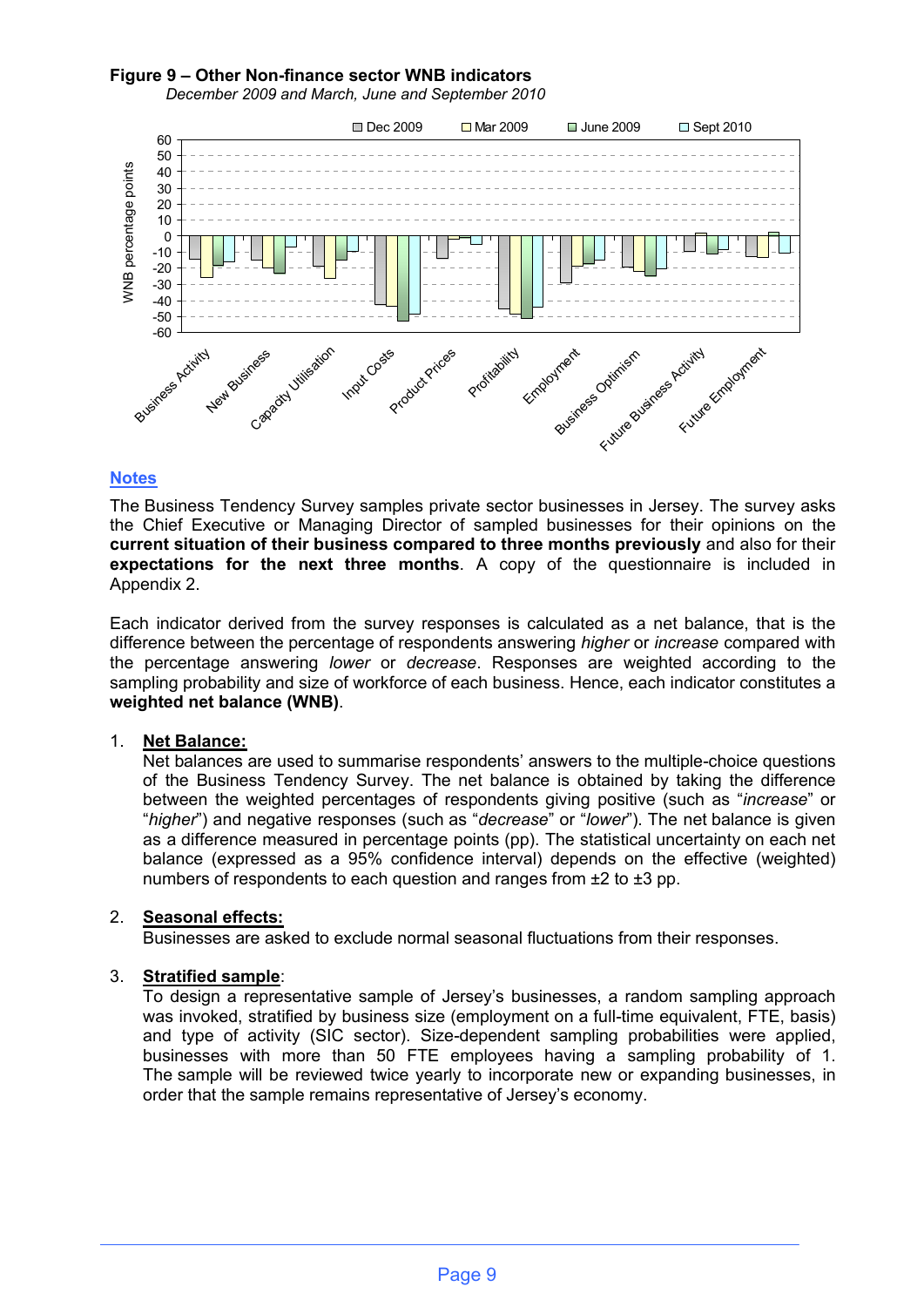#### 4. **Response**:

Over 480 firms were sent a survey questionnaire for this survey; some 350 completed questionnaires were returned, constituting an overall response rate of 73%. The respondents accounted for almost half (46%) of total private sector employment.

#### 5. **Weighting**:

The response data collected were analysed by calculating a weighted net balance. Each reporting business was assigned two weights: a sampling probability weight and a size weight (FTE workforce). The sampling weight adjusts for the different likelihoods of different sized businesses being included in the sample, an effect of the sampling methodology used. The size weight ensures that companies contribute to each indicator in proportion to the size of their workforce.

*Statistics Unit 13 th October 2010*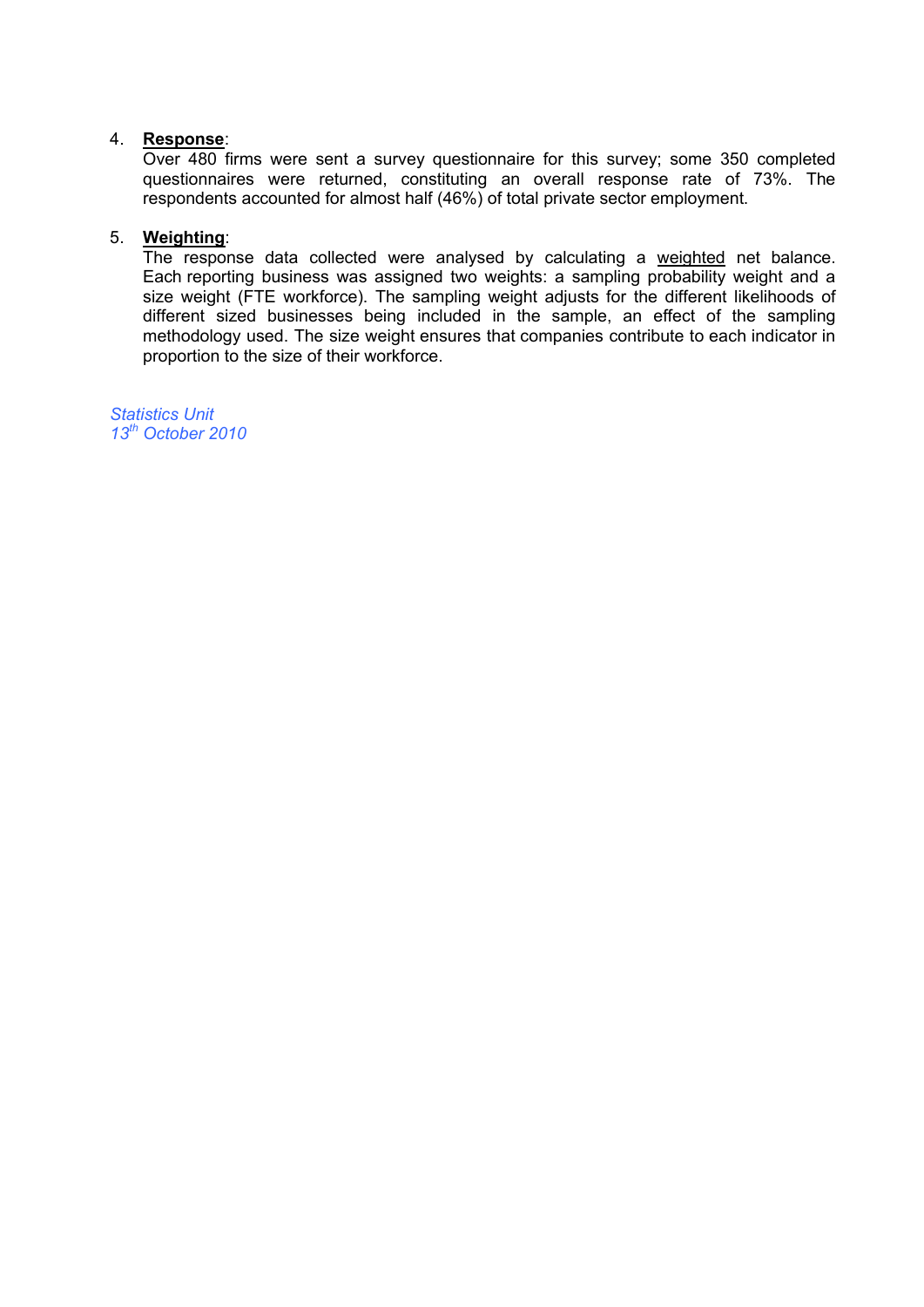#### **Appendix 1**

|                             |            | <b>ALL SECTORS</b> |            | <b>FINANCE</b> |            | <b>NON-FINANCE</b> |            | <b>CONSTRUCTION</b> |            | <b>WHOLESALE &amp; RETAIL</b> |            | <b>OTHER NON-FINANCE</b> |
|-----------------------------|------------|--------------------|------------|----------------|------------|--------------------|------------|---------------------|------------|-------------------------------|------------|--------------------------|
| Indicator                   | <b>WNB</b> | No change*         | <b>WNB</b> | No change*     | <b>WNB</b> | No change*         | <b>WNB</b> | No change*          | <b>WNB</b> | No change*                    | <b>WNB</b> | No change*               |
| <b>Business Activity</b>    | -6         | 55                 | 13         | 76             | $-12$      | 48                 | -6         | 41                  | -9         | 43                            | $-16$      | 52                       |
| <b>New Business</b>         | $-3$       | 56                 | 12         | 65             | -9         | 53                 | $-2$       | 29                  | $-25$      | 52                            | $-7$       | 63                       |
| <b>Capacity Utilisation</b> | $-11$      | 64                 | -4         | 84             | $-14$      | 57                 | $-12$      | 46                  | $-28$      | 69                            | -9         | 57                       |
| Input costs                 | $-42$      | 55                 | $-14$      | 84             | $-52$      | 44                 | $-64$      | 35                  | $-45$      | 51                            | $-49$      | 45                       |
| Product prices              | -1         | 77                 | 6          | 91             | $-3$       | 71                 | $-2$       | 78                  | 3          | 68                            | -6         | 70                       |
| Profitability               | $-32$      | 47                 | $-11$      | 69             | $-39$      | 39                 | $-37$      | 33                  | $-27$      | 63                            | -44        | 34                       |
| Employment                  | $-12$      | 67                 | -9         | 62             | $-12$      | 70                 |            | 61                  | $-22$      | 66                            | $-15$      | 74                       |
| <b>Business optimism</b>    | $-11$      | 60                 | 4          | 77             | $-16$      | 53                 | $-10$      | 37                  | $-11$      | 56                            | $-20$      | 59                       |
| Future business activity    | 6          | 53                 | 35         | 56             | $-5$       | 52                 | $-7$       | 34                  | 9          | 62                            | -9         | 55                       |
| Future employment           | $-2$       | 67                 |            | 68             | -6         | 67                 | -1         | 54                  | 10         | 87                            | $-11$      | 65                       |

## **September 2010 WNB indicators: all sectors, Finance, non-finance, Construction and Wholesale & retail***; percentage points.*

## **September 2010 WNB indicators: Finance & non-finance by size of business***\*\****:** *percentage points.*

|                             |            | <b>Large: FINANCE</b> | <b>Small: FINANCE</b> |            | <b>Large: NON-</b><br><b>FINANCE</b> |            | <b>Small: NON-FINANCE</b> |            |
|-----------------------------|------------|-----------------------|-----------------------|------------|--------------------------------------|------------|---------------------------|------------|
| Indicator                   | <b>WNB</b> | No change*            | <b>WNB</b>            | No change* | <b>WNB</b>                           | No change* | <b>WNB</b>                | No change* |
| <b>Business Activity</b>    | 7          | 79                    | 25                    | 71         | $-2$                                 | 58         | -15                       | 45         |
| <b>New Business</b>         | 19         | 64                    | $-3$                  | 66         | $-14$                                | 73         | -8                        | 47         |
| <b>Capacity Utilisation</b> | $-4$       | 89                    | $-3$                  | 73         | $-12$                                | 63         | $-14$                     | 55         |
| Input costs                 | $-14$      | 83                    | $-15$                 | 85         | $-36$                                | 47         | -56                       | 43         |
| Product prices              | 8          | 87                    | 1                     | 99         | -8                                   | 56         | $-2$                      | 76         |
| Profitability               | $-14$      | 65                    | $-6$                  | 77         | $-12$                                | 55         | -48                       | 35         |
| Employment                  | $-23$      | 60                    | 21                    | 65         | $-31$                                | 58         | $-7$                      | 73         |
| <b>Business optimism</b>    | 3          | 79                    | 8                     | 72         | $-17$                                | 70         | $-16$                     | 48         |
| Future business activity    | 50         | 47                    | 3                     | 78         | 13                                   | 62         | $-10$                     | 49         |
| Future employment           | 4          | 68                    | 15                    | 68         | $-5$                                 | 73         | -6                        | 66         |

*\* Weighted percentage of respondents who replied "same".*

*\*\* Large firms are defined as having more than 50 FTEs; small firms defined as having 50 or fewer FTEs.*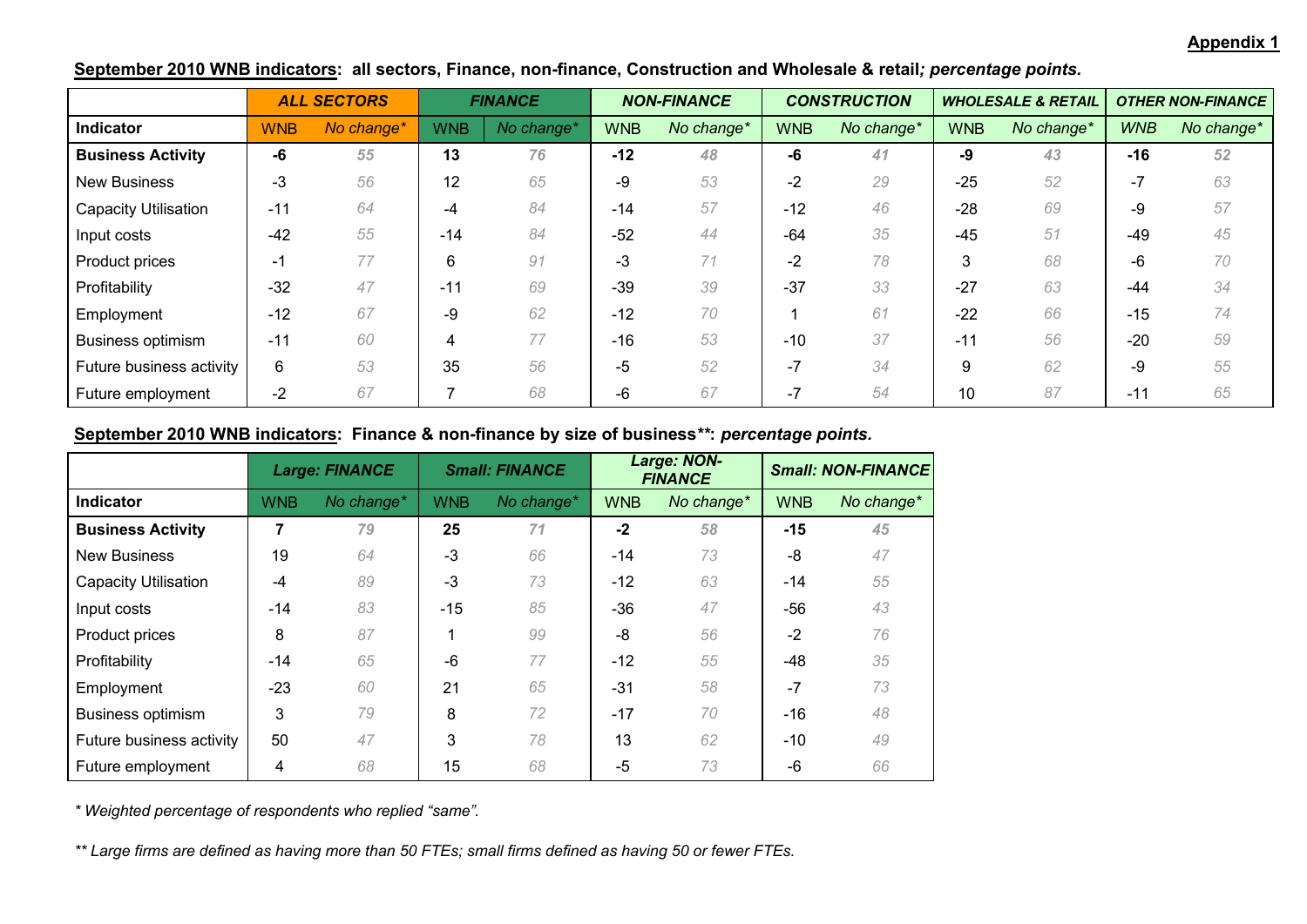|                             |                | <b>ALL SECTORS</b> |            | <b>FINANCE</b> |            | <b>NON-FINANCE</b> |            | <b>CONSTRUCTION</b> |            | <b>WHOLESALE &amp; RETAIL</b> |            | <b>OTHER NON-FINANCE</b> |
|-----------------------------|----------------|--------------------|------------|----------------|------------|--------------------|------------|---------------------|------------|-------------------------------|------------|--------------------------|
| Indicator                   | <b>WNB</b>     | No change*         | <b>WNB</b> | No change*     | <b>WNB</b> | No change*         | <b>WNB</b> | No change*          | <b>WNB</b> | No change*                    | <b>WNB</b> | No change*               |
| <b>Business Activity</b>    | -4             | 47                 | 18         | 48             | $-12$      | 47                 | 4          | 48                  | -8         | 38                            | $-18$      | 50                       |
| <b>New Business</b>         | -9             | 54                 | 15         | 64             | $-19$      | 50                 | $-1$       | 46                  | $-22$      | 48                            | $-23$      | 52                       |
| <b>Capacity Utilisation</b> | $-10$          | 65                 | -1         | 81             | $-14$      | 59                 | 9          | 48                  | $-35$      | 58                            | $-15$      | 62                       |
| Input costs                 | -44            | 49                 | $-19$      | 78             | $-54$      | 37                 | $-64$      | 24                  | $-46$      | 52                            | $-53$      | 37                       |
| Product prices              | $\Omega$       | 73                 | ົ          | 84             | 0          | 68                 | $-15$      | 64                  | 16         | 70                            | $\sim$     | 69                       |
| Profitability               | $-39$          | 40                 | $-15$      | 52             | $-48$      | 35                 | $-42$      | 38                  | $-42$      | 36                            | $-51$      | 34                       |
| Employment                  | -14            | 67                 | $-17$      | 65             | $-13$      | 68                 | $\Omega$   | 61                  | $-12$      | 78                            | $-17$      | 68                       |
| <b>Business optimism</b>    | $-11$          | 50                 | 17         | 60             | $-21$      | 46                 | -8         | 58                  | $-21$      | 50                            | $-25$      | 41                       |
| Future business activity    | 5              | 58                 | 30         | 56             | $-5$       | 59                 | 5          | 51                  |            | 67                            | $-11$      | 59                       |
| Future employment           | $\overline{2}$ | 68                 |            | 54             | 0          | 74                 | $-3$       | 72                  | -1         | 78                            | 2          | 73                       |

## **June 2010 WNB indicators: all sectors, Finance, non-finance, Construction and Wholesale & retail***; percentage points.*

## **June 2010 WNB indicators: Finance & non-finance by size of business***\*\****:** *percentage points.*

|                             | <b>Large: FINANCE</b> |            | <b>Small: FINANCE</b> |            | <b>Large: NON-</b><br><b>FINANCE</b> |            | <b>Small: NON-FINANCE</b> |            |
|-----------------------------|-----------------------|------------|-----------------------|------------|--------------------------------------|------------|---------------------------|------------|
| <b>Indicator</b>            | <b>WNB</b>            | No change* | <b>WNB</b>            | No change* | <b>WNB</b>                           | No change* | <b>WNB</b>                | No change* |
| <b>Business Activity</b>    | 18                    | 42         | 17                    | 61         | $-3$                                 | 43         | $-14$                     | 48         |
| <b>New Business</b>         | 18                    | 62         | 8                     | 69         | -9                                   | 55         | $-22$                     | 48         |
| <b>Capacity Utilisation</b> | $-4$                  | 85         | 4                     | 74         | -14                                  | 56         | $-14$                     | 59         |
| Input costs                 | $-19$                 | 75         | $-18$                 | 82         | $-33$                                | 54         | $-61$                     | 32         |
| Product prices              | 5                     | 83         | $-3$                  | 85         |                                      | 58         | $-1$                      | 71         |
| Profitability               | $-15$                 | 50         | $-15$                 | 55         | -42                                  | 42         | $-49$                     | 33         |
| Employment                  | $-30$                 | 57         | 10                    | 80         | $-22$                                | 59         | $-10$                     | 71         |
| <b>Business optimism</b>    | 34                    | 59         | $-14$                 | 63         | $-25$                                | 53         | $-20$                     | 43         |
| Future business activity    | 41                    | 49         | 11                    | 68         | $\overline{2}$                       | 59         | -8                        | 59         |
| Future employment           |                       | 46         | 13                    | 70         | 7                                    | 72         | $-2$                      | 74         |

*\* Weighted percentage of respondents who replied "same".*

*\*\* Large firms are defined as having more than 50 FTEs; small firms defined as having 50 or fewer FTEs.*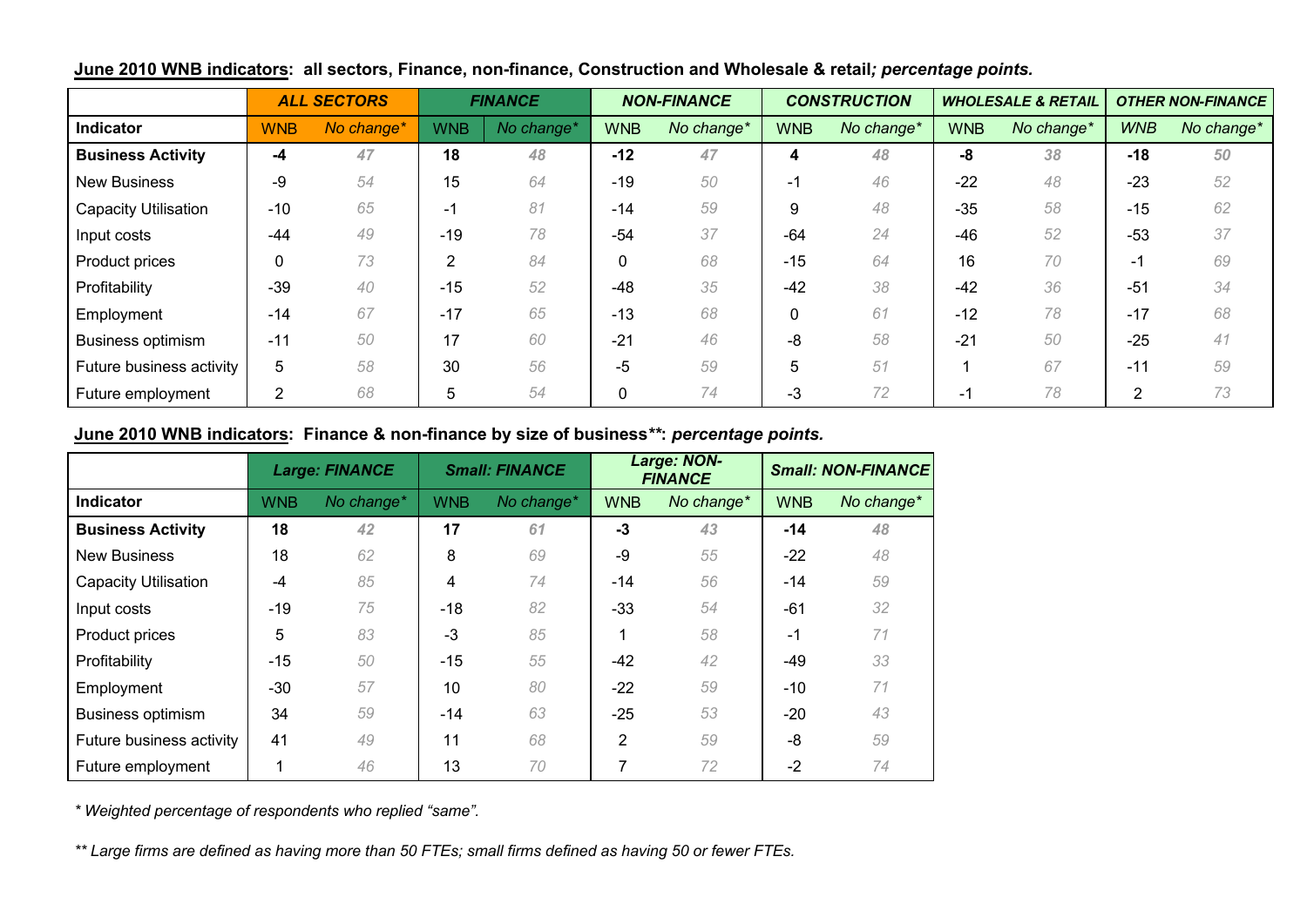# **Business Tendency Survey – September 2010**

## **BEFORE COMPLETING THE SURVEY PLEASE READ THE ATTACHED GUIDANCE NOTES**

Company Name: Contact Details:

**If the contact details have changed please update details:** Name:…………………………………Tel number:.………..

The survey is to be **completed by the Chief Executive or Managing Director** and all answers should refer to the local Jersey-based unit of your organisation, not the performance of the international operations of your organisation outside the Island. The basis for answers should be consistent from one survey quarter to the next.

#### **Current situation**

Please **compare the current trading situation** for your organisation to **three months ago; excluding normal seasonal fluctuations** *e.g. current trading situation is higher (the same or lower) than three months ago when seasonal fluctuations are excluded.*

**Note:** If it is not practical to compare the current trading situation for your organisation with that of three months ago then please compare it with that of one year ago and make a note of this in the exceptional circumstances overleaf. *(see guidance notes)*

Please tick *one* option only when answering the following questions regarding your organisation:

**1. Level of business activity / output**: Gross income, chargeable hours worked or turnover. *(see note 1)*

| Higher<br><b>Burns</b><br>ower<br>ame<br>$\sim$<br>$\sim$<br>4L<br>- 3 L<br><b>A.M. PA</b><br>ີ | N.<br>$1$ $111$ |
|-------------------------------------------------------------------------------------------------|-----------------|
|-------------------------------------------------------------------------------------------------|-----------------|

- **2. Incoming new business / new orders**: New business 'won' or placed with your organisation. *(see note 2)*  $\frac{1}{2}$  Higher  $\frac{1}{2}$  Same  $\frac{1}{3}$  Lower  $\frac{1}{4}$  N/A
- **3. Level of capacity utilisation**: Current business activity relative to **'normal capacity'** (e.g. 'above capacity' means busier and longer hours worked than normal). *(see note 3)*

 $\frac{1}{2}$  Above capacity  $\frac{1}{2}$  Normal capacity  $\frac{1}{3}$  Below capacity  $\frac{1}{4}$  N/A

**4. Average costs that you pay for inputs**: Prices paid for supplies, purchases, wages and salaries etc. *(see note 4)*

|  | $\Box$ Higher | $_2\square$ Same | $3$ Lower | $4\Box N/A$ |
|--|---------------|------------------|-----------|-------------|
|--|---------------|------------------|-----------|-------------|

**5. Average prices that you charge for your products**: Prices charged per item or unit of time on average. *(see note 5)*

| tiaher<br>$\bigcap$<br>∽ | Same | Lower<br>$\sim$<br>◡∟ | N/A |
|--------------------------|------|-----------------------|-----|
|--------------------------|------|-----------------------|-----|

**6. Profitability**: Total profits earned on all activities of your organisation. *(see note 6)*

| $\Box$ Higher | Same<br>$\mathcal{D}$<br><u>_</u> | Lower<br>3L | N/A<br>$\Delta$ |
|---------------|-----------------------------------|-------------|-----------------|
|---------------|-----------------------------------|-------------|-----------------|

**7. Employment**: Number of employees employed. *(see note 7)*  $\frac{1}{1}$  Higher  $\frac{1}{2}$  Same  $\frac{1}{3}$  Lower  $\frac{1}{4}$  N/A

**8. Business optimism**: Optimism about the overall business situation in your sector, generally. *(see note 8)*

 $\Box$  Increase  $\Box$  Same  $\Box$  Decrease  $\Box$  N/A

## **Future expectations**

Please **compare your expectations** for your organisation over **the next three months** to the current situation; **excluding normal seasonal fluctuations** *e.g. the next quarter will increase (not change or decrease) compared with the current quarter, excluding seasonal fluctuations.*

**9. Level of business activity / output**: Gross income, chargeable hours worked or turnover. *(see note 1)*

 $\overline{1}$  Increase  $\overline{3}$  No change  $\overline{3}$  Decrease  $\overline{4}$  N/A

**10. Employment**: Number of employees employed. *(see note 7)*

 $\Box$  Increase  $\Box$   $\Box$  No change  $\Box$   $\Box$  Decrease  $\Box$   $\Box$  N/A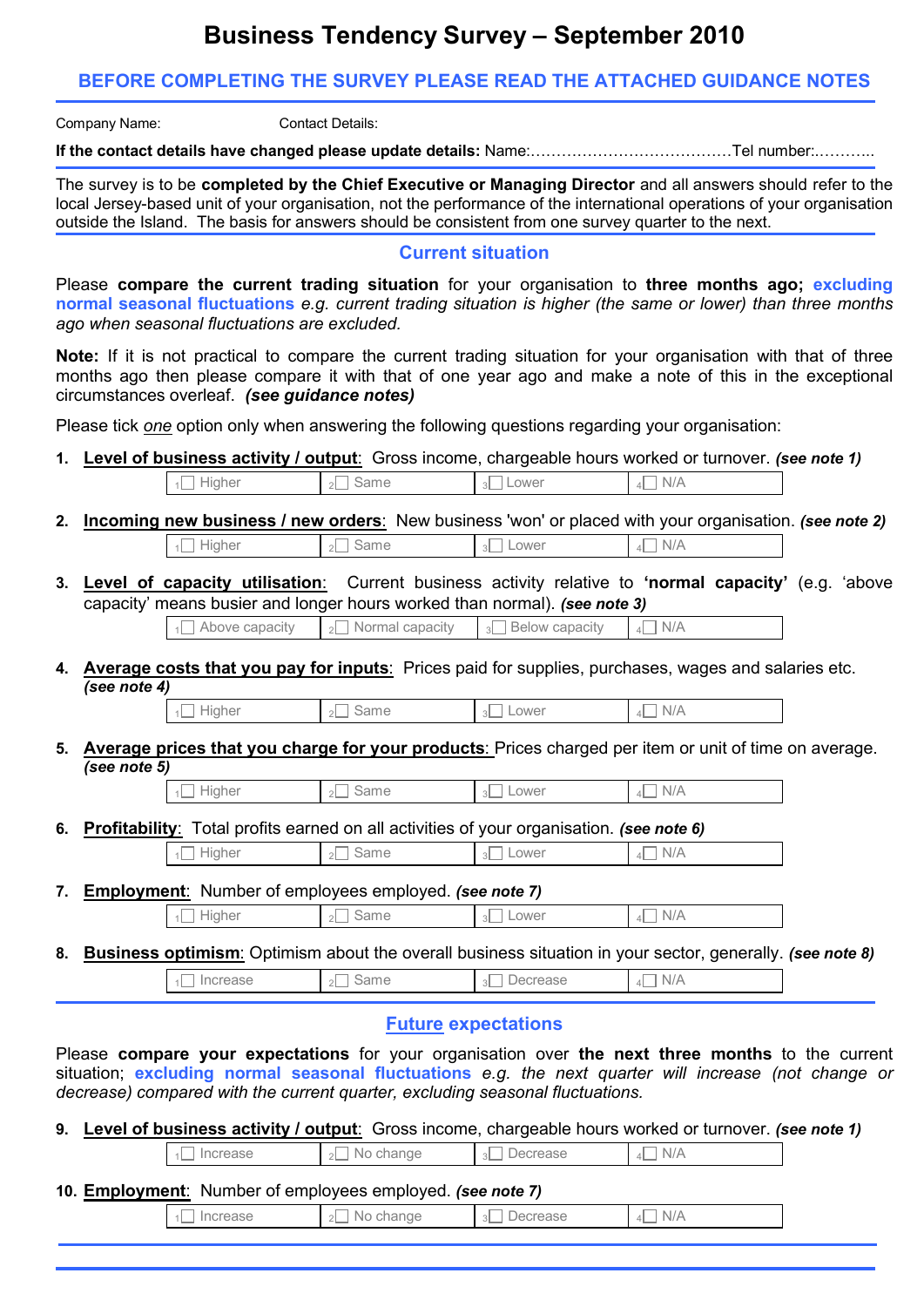### **Exceptional circumstances**

Please list any recent exceptional circumstances such as business re-structuring, mergers or changes in accounting practices and what impact these circumstances have had on the answers provided.

………………………………………………………………………………………………………………….. ………………………………………………………………………………………………………………….. ………………………………………………………………………………………………………………….. ………………………………………………………………………………………………………………….. ………………………………………………………………………………………………………………….. Would you like to receive a copy of the **quarterly report** via email? Yes / No

Would you like to receive the **next** quarterly **Business Tendency Survey questionnaire** via email? Yes / No

Please provide a contact email address:……………………………………………………………….

*The information contained in each survey will be treated with the strictest confidence and will only be used to produce aggregate measures.*

**Thank you for your time.**